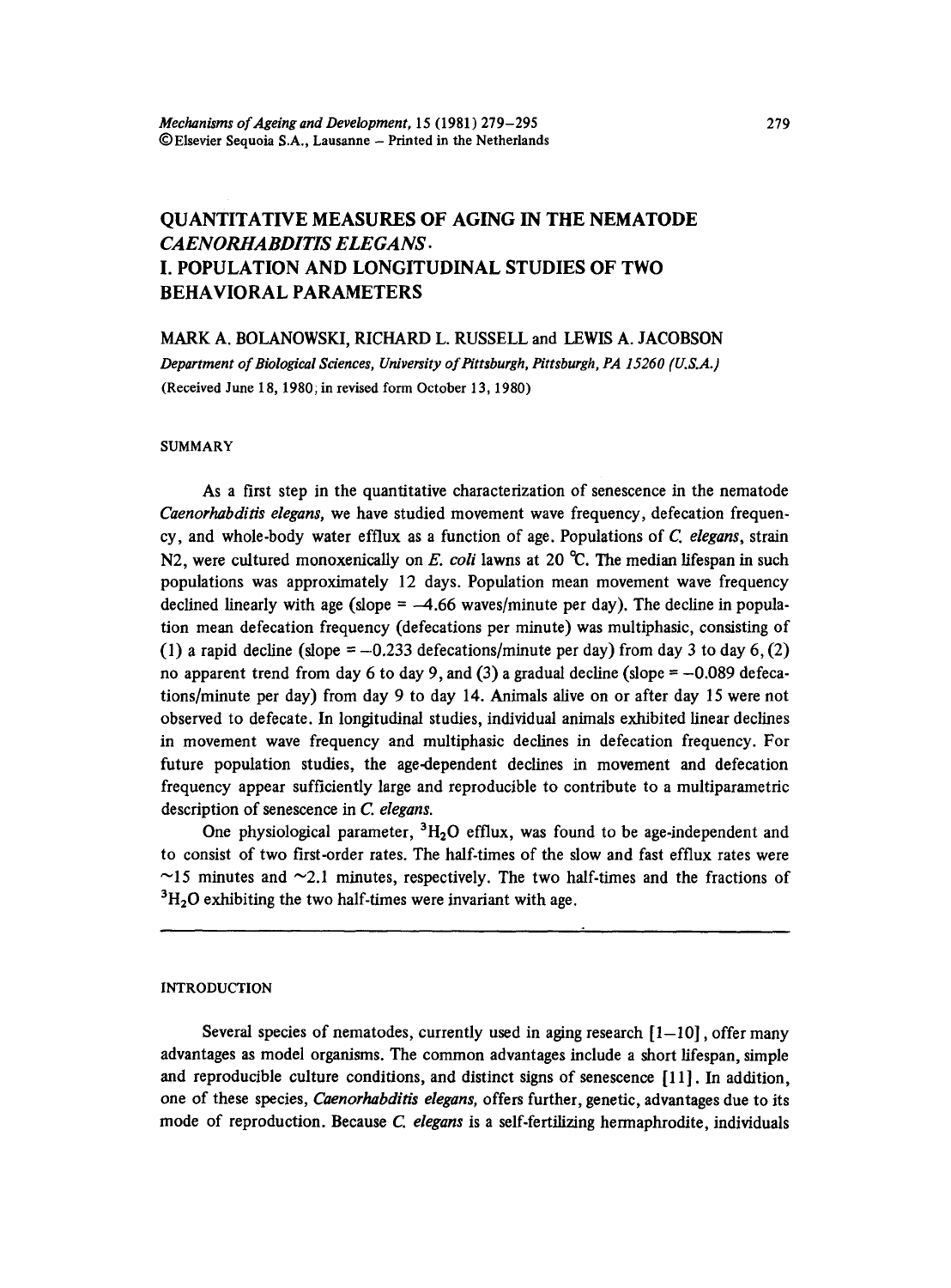isolated from nature should be homozygous at virtually all loci, obviating the need to inbreed, and large populations of isogenic organisms can be easily obtained. In consequence, it is possible to conduct aging studies on large populations which have a uniform genetic background. Also, the property of self-fertilizing hermaphroditism has been exploited to generate a large number of mutations [12, 13], some of which can be useful in the study of aging [10].

The further exploitation of these advantages for the study of aging is, in our view, currently limited by the relative paucity of reliable quantitative markers of senescence. For the kinds of studies we anticipate, such markers are necessary adjuncts to lifespan as measures of senescence. Among the potentially quantifiable age-dependent changes which have been previously described for *C. elegans,* three are the focus of this work. Croll and coworkers [5, 6] have reported an apparent age-dependent decline in forward movement (the frequency of backwardly propagated somatic waves) and the frequency of defecations, while Searcy *et al.* [7] have reported an increase in the rate of  ${}^{3}H_{2}O$  efflux with age in *C. briggsae,* a close relative ofC. *elegans* [14]. We show below that the first two of these age-dependent changes, movement wave frequency and defecation frequency, are quantitative markers of senescence, and that they, along with population survival data, can be included in a multiparametric index of senescence in *C. elegans.* 

# MATERIALS AND METHODS

### *Population maintenance and age synchronization*

*Caenorhabditis elegans, strain N2, was grown monoxenically at 20 °C on a lawn of E. coli,* strain OP50, spread over NGM agar [12]. *E. coli* OP50, a uracil auxotroph, was used so that only a thin layer of bacteria would grow on the limiting amount of uracil contained in the NGM agar. Hermaphrodites were used in all experiments.

Age synchrony was achieved by placing  $4-7$  egg-laying adult animals on a fresh NGM plate and allowing them to lay eggs for 2-4 hours. Following this egg-laying period, all adults were killed and removed with a hot needle. Day 0 (zero days of age) was defined from the midpoint of the egg-laying period. The eggs were incubated at 20  $\mathcal{C}$ until the resultant animals reached an appropriate developmental stage.

A control survival curve was obtained using two 50-animal cohorts generated in independent synchronizations. Animals were transferred on a sterile needle from the original egg-laying plates to fresh plates on day 3. Subsequently, all surviving animals of the original cohorts were needle transferred to fresh plates every other day to maintain an adequate food supply and age synchrony. Both cohorts were examined daily; counts of living animals were recorded and bodies of dead animals were removed to avoid confusion. Accidental deaths occurring during transfers  $(\leq 5\%$  for any population) were included in the data. An animal was classified as dead when all of the following criteria were met: (1) lack of self-initiated movement; (2) lack of pharyngeal pumping and defecation; (3) lack of any response to prodding with a needle; and (4) degradation oi normal gross morphology. Transfers and counts were continued until the last animal died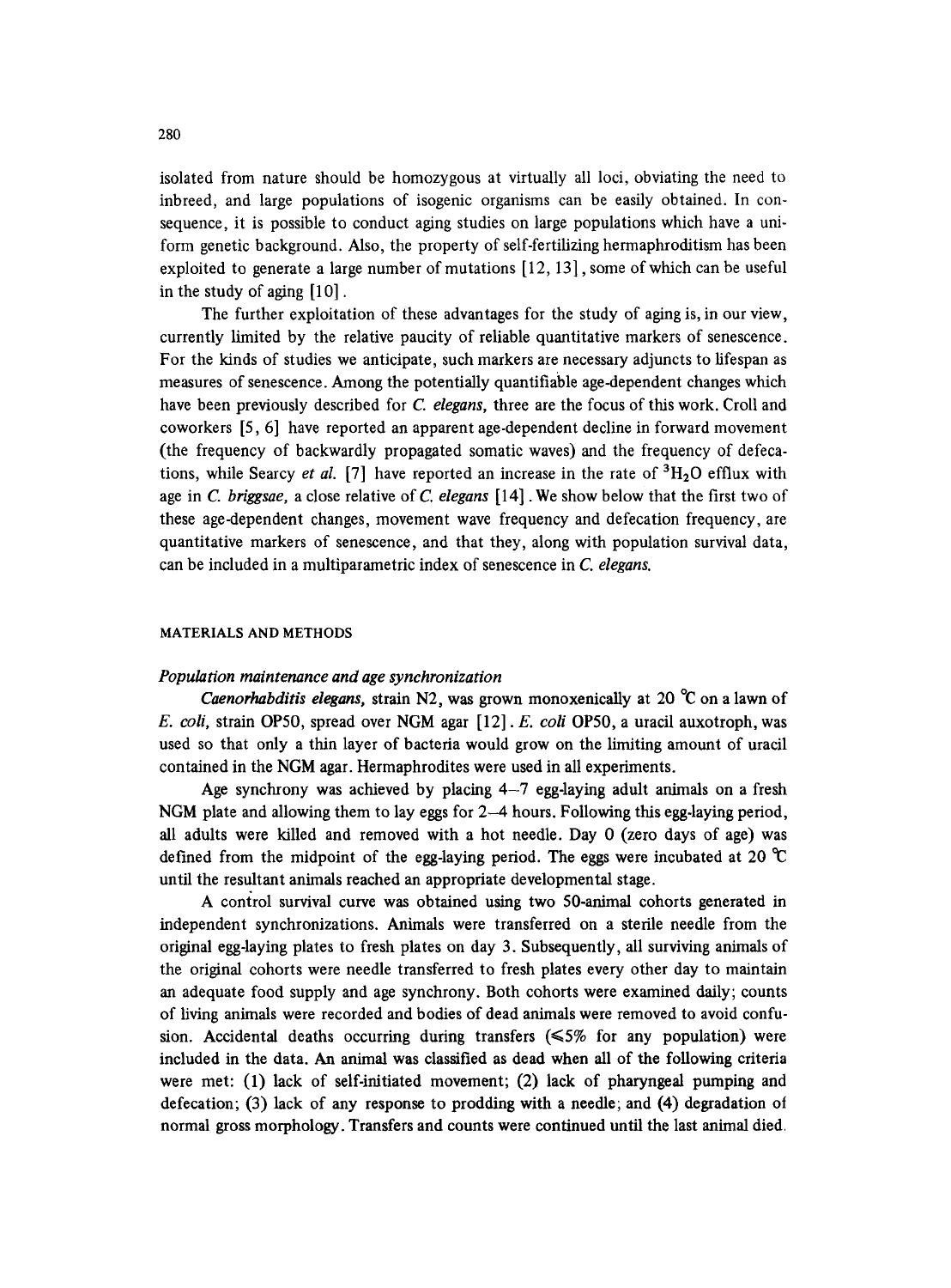### *Sterilization procedure*

Solutions of uridine (5 mg/ml), 5-fluorouracil (40 mM), and 5-fluorodeoxyuridine (40 mM) were filter sterilized and stored at 4  $\mathcal{C}$ . Final concentrations of these compounds in NGM agar were as follows:  $340 \mu$ M uridine,  $400 \mu$ M 5-fluorouracil (FU), and 400 #M 5-fluorodeoxyuridine (FUdR). *E. coli* OP50 will not grow on agar containing FU or FUdR. Therefore, bacteria previously grown to stationary phase in tryptone broth were concentrated 50-fold, and 0.25 ml of this suspension was spread over the surface of these agar plates.

Animals to be treated with FU or FUdR were transferred on day 2.5 to agar plates containing the appropriate compound as described by Mitchell *et al.* [15]. Subsequent to treatment, live animals were observed at magnifications of  $200X$  and  $500X$  with a Zeiss compound microscope using Nomarski optics. Photomicrographs were taken on Kodak Panatomic-X film with a Nikon 35 mm camera. Movement wave frequencies of treated animals were assayed as described below.

### *Longitudinal study of movement rate*

Wells of  $6 \times 4$  Linbro trays were filled with 1.5 ml of NGM agar and seeded with OP50 3 days prior to use. One animal of a 3-day.old synchronous population was needle transferred to each well of a tray. Animals were maintained individually throughout the experiment by needle transfers to new wells every other day. The movement wave frequency (number of waves initiated per minute) of an animal was assayed frequently from day 3 to death using a modification of Croll's assay [16]. Assays were performed at room temperature on a 1-mm layer of movement assay agar [1.5% agar, 1.0 mM HEPES (pH 7.2), 0.25% Tween 20]. The agar was poured within 2 hours of the assays and stored covered at 4  $\mathcal C$  until 5 minutes before use. These steps are necessary to alleviate irreproducibility in this assay due to fluctuations in the hydration of movement assay agar. While viewing through a Wild dissecting microscope, the animal was stimulated by prodding the tail with a needle and the number of waves initiated in 30 seconds was counted. This frequency was then doubled to obtain the number of waves initiated in one minute. Three assays were performed before the animal was returned to the appropriate well. Two small beakers filled with ice were placed on the microscope stage to reduce warming of the agar.

# *Longitudinal study of defecation frequency*

Animals were maintained as in the movement wave frequency study. Defecation frequencies of all living animals were measured daily from day 3 to day 17. Measurements were made at 20  $\degree$ C by observing animals in their wells and recording the time intervals between six successive defecations. Frequencies were determined only if animals were stationary and continuous pharyngeal bulb pulsation was observed throughout the entire assay period. The duration of a defecation (approximately 10 seconds) was small compared to the interval between defecations (45 seconds to 5 minutes). The average time interval was used to calculate the defecation frequency. Animals not observed to defecate in 20 minutes were assigned a defecation frequency of 0.05 defecations per minute.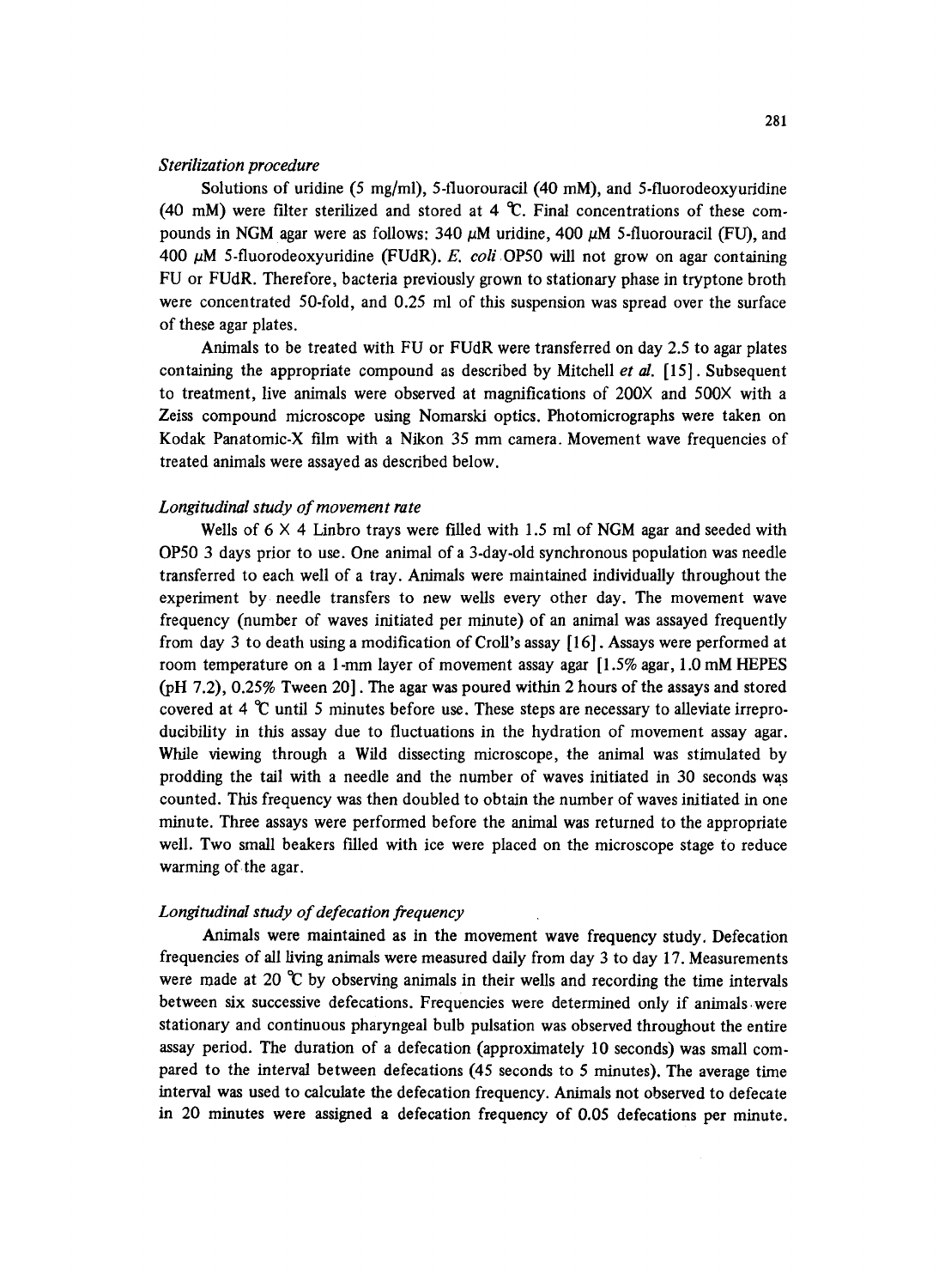# *31-120 efflux assay*

Nine to twelve animals of an age-synchronous population were needle transferred to a 10-µ drop of  ${}^{3}H_{2}O$  (1 mCi/ml) suspended on the inner wall of the assay apparatus. The apparatus consisted of a cylindrical stainless steel chamber bounded at one end by a 6.5-mm diameter Mitex LC (10  $\mu$ m pore) Millipore filter. The other end was attached to a 1-ml repeating syringe via a standard luer lock fitting. The volume between filter and syringe was approximately 0.4 ml. The  ${}^{3}H_{2}O$  was buffered with sodium citrate (20 mM citrate, pH 5.0). After a 45-minute incubation, animals were washed free of excess  ${}^{3}H_{2}O$ with 24 preflushes of 0.5 ml of BU [49.4 mM  $Na<sub>2</sub>HPO<sub>4</sub>$ , 22 mM  $KH<sub>2</sub>PO<sub>4</sub>$ , 68 mM NaCl (pH 6.0)]. Timing began at the first preflush with preflush 24 occurring at  $t = 2$  minutes. Subsequent time samples were taken every 2 minutes for 30 minutes and every 10 minutes thereafter. Time samples consisted of 5 rapid flushes with 0.5 ml of BU. Each preflush and time sample flush was collected in a separate glass mini-vial. Following the 62-minute time sample, the apparatus was disassembled and washed, the washes being examined for animals. Preflushes, time sample flushes and washes were mixed with 4.0 ml of Aquasol-2 and counted in a Packard Tricarb scintillation counter. Counting efficiency (approximately 20%) was determined independently for *each* assay by counting five freshly prepared standards (1  $\mu$ Ci <sup>3</sup>H<sub>2</sub>O per 0.5 ml of BU). Except for the counting, the entire procedure was performed at room temperature. Control assays were efflux assays without animals.

# *Optical determination of worm volume*

Approximately 100 age-synchronous animals were eluted from an NGM plate and washed twice with 5 ml of BU. Animals were then treated with 1% 1-phenoxy-2-propanol in sodium cacodylate buffer (0.1 M cacodylate, pH 7.2) for 10 minutes. The diameters (at the vulva) and total lengths of 15 animals were measured at magnifications of 50X and 25X, respectively, using a Wild dissecting microscope fitted with a graticle eyepiece. By approximating animals as a cylinder  $(h = 0.75$  [total length]) capped at each end by a cone  $(h = 0.125$  [total length]), volumes were calculated using the average animal diameter and length and standard trigonometric equations. The standard deviation of the calculated animal volume was calculated using an appropriately derived error propagation function.

## *Chemicals and radiochemicals*

The 5-fluorouracil and 5.fluorodeoxyuridine were obtained from Sigma Chemical Co., St. Louis, Mo. Aquasol-2 and  ${}^{3}H_{2}O$  (1 mCi/ml) were obtained from New England Nuclear, Boston, Mass.

### EXPERIMENTAL RESULTS

# *Age synchrony*

Generating age-synchronous populations with *C. elegans* is a relatively simple process. However, C. *elegans* produces a new generation of animals every three days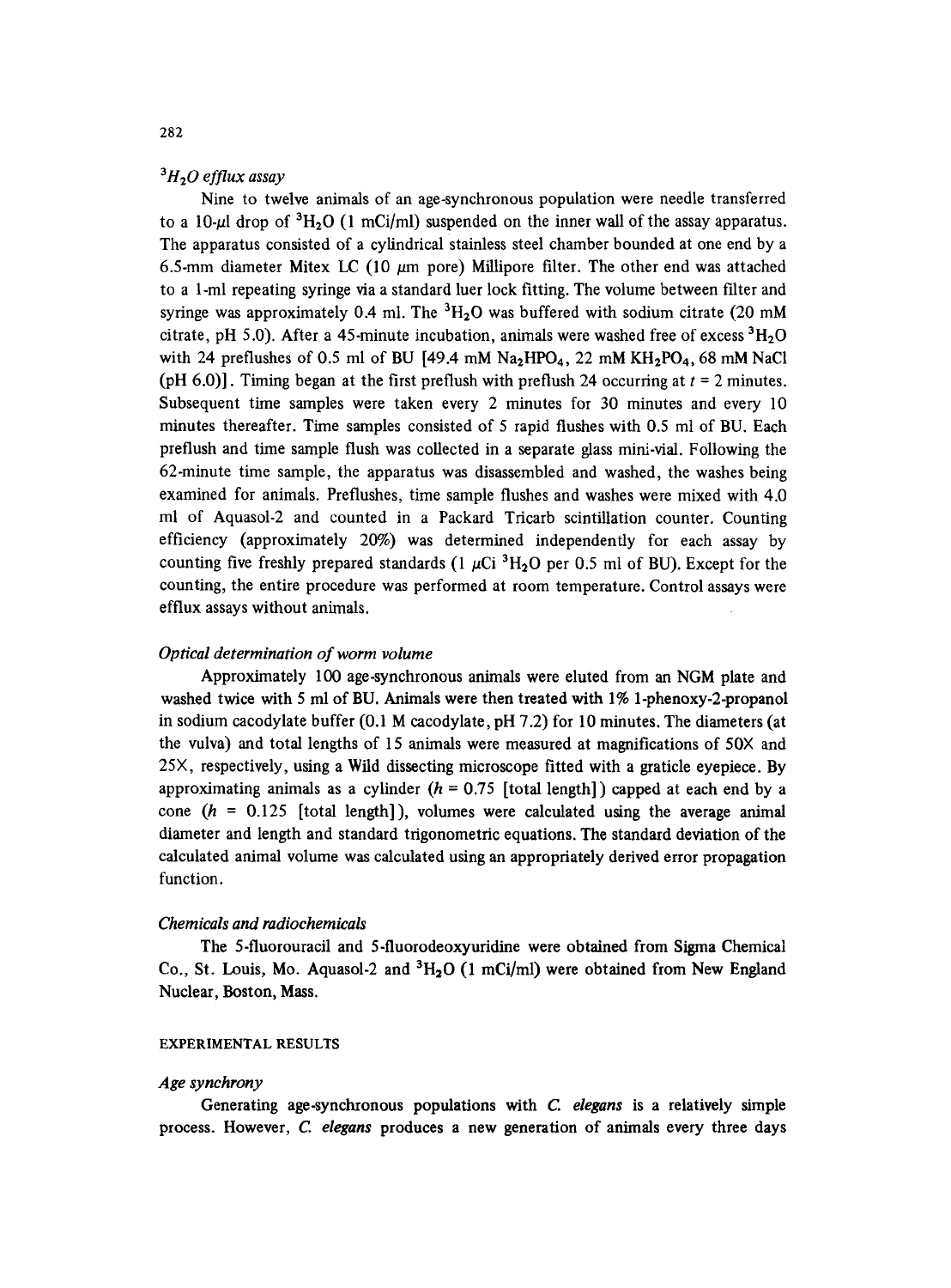(200-300 progeny per hermaphrodite), making maintenance of age synchrony difficult. Two procedures which have been used to maintain age synchrony in populations of nematodes involve separating adults from their progeny by filtration [17] or inhibiting DNA synthesis [18].

Mitchell *et al.* [15] reported that the DNA synthesis inhibitor FUdR induces sterility in *C. elegans* when administered at the onset of the reproductive period (approximately day 2.5 at 20  $^{\circ}$ C). They also reported that, except for being sterile, the treated animals appeared to be normal. Therefore, we attempted to maintain age synchrony with the FU or FUdR treatment described in Materials and Methods. Like Mitchell *et al.,* we observed that FU or FUdR treatment resulted in the cessation of pro. duction of viable eggs, while median and maximum lifespans were unaltered (see Table I). Nonetheless, photomicrographs revealed several abnormalities in FUdR-treated animals.

# TABLE I

#### LIFESPAN DATA FOR EXPERIMENTAL POPULATIONS OF C. ELEGANS

|                               | Control | Movement <sup>a</sup> | <b>Defecation</b> | $3H2O$ efflux | FUdR-treated |
|-------------------------------|---------|-----------------------|-------------------|---------------|--------------|
| Median lifespan <sup>b</sup>  | 11.4    | 11.6                  | 12.2              | 11.5          | 11.5         |
| Maximum lifespan <sup>c</sup> | 18.6    | 18.5                  | 17.0              | 20.0          | 19.0         |

aAverages of values for movement populations A, B, and C.

 $<sup>b</sup> Median lifespan = population age (days) when 50 per cent of the cohort has died (see Fig. 2).$ </sup>

 $\text{c}$ Maximum lifespan = age of last survivor at death (days).

Throughout their lifespans treated animals were shorter and narrower than untreated controls. In treated animals ovaries were granular, spermathecae were deteriorated, oocytes and eggs were disorganized, both pharyngeal bulbs were less well defined, and some vacuole-like objects were observed near the pharynx. In addition, *FUdR* treatment resulted in a three-fold reduction of movement wave frequency at all ages as shown in Fig. 1. Because animals treated with FUdR are demonstrably abnormal, we chose to maintain age synchrony by needle transfers of the original cohort away from its progeny (see Materials and Methods).

#### *Lifespan*

Survival data for control populations of *C. elegans*, which were manipulated only to maintain age synchrony, were obtained as described in Materials and Methods. The data for two independent populations, each containing 50 animals, were combined to give the control survival curve shown in Fig. 2. This curve yields a median lifespan of 11.5 days and a maximum lifespan of i8.6 days (see Table I). To provide a basis for comparing populations used in subsequent experiments with the composite control population, lifespan studies were performed in conjunction with each experiment (see below). As shown in Fig. 2 and Table I, the survival data for these experimental populations provide no evidence for any differences among experimental and control populations. Thus, all populations are assumed to be equivalent.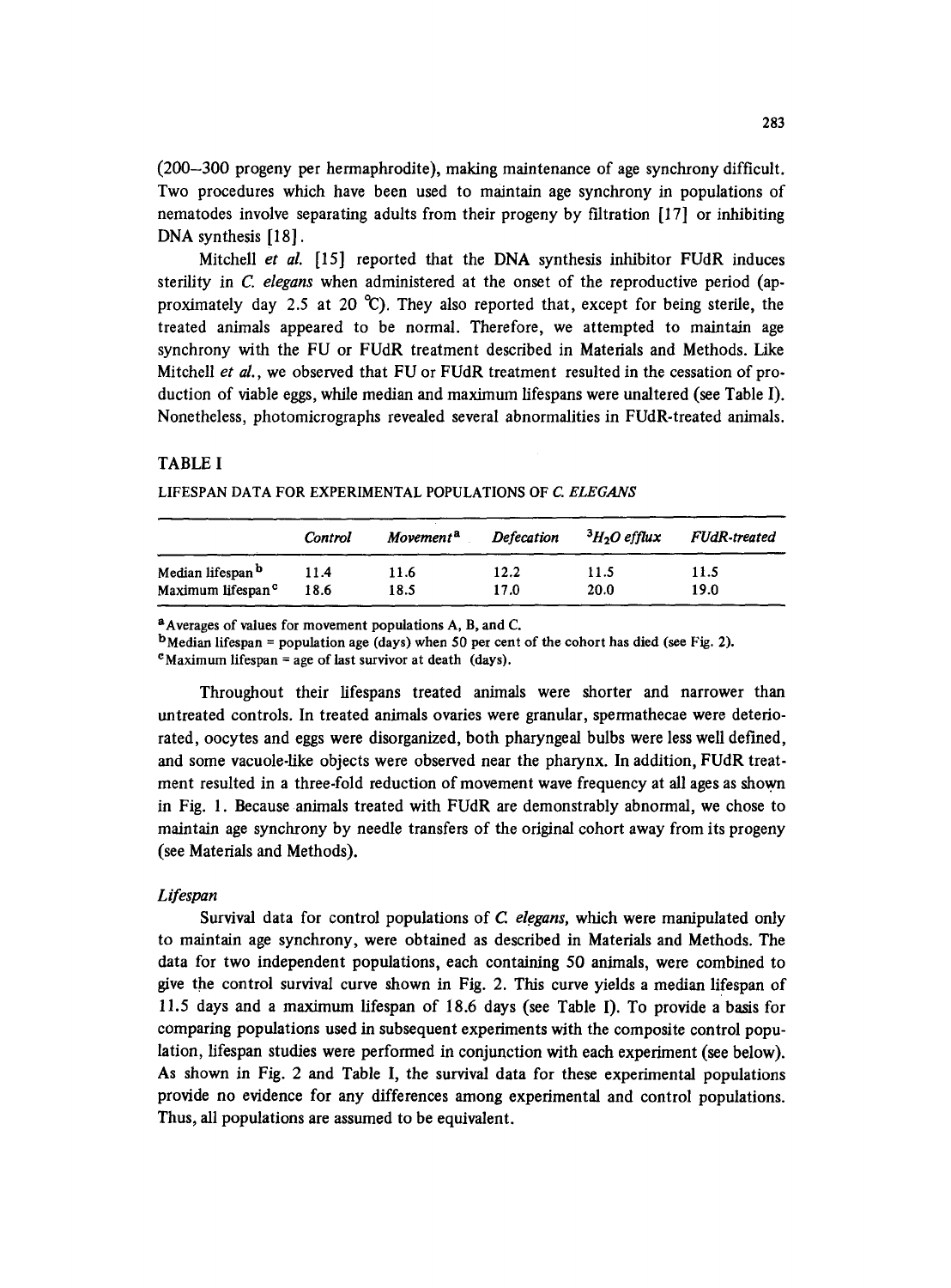

Fig. 1. Population mean movement wave frequency as a function of age. All points represent the mean  $\pm$  S.E.M. (A), Population A (only day 8, 10, 12 and 13 data shown for clarity); ( $\bullet$ ), population B; ( $\Box$ ), population  $C: (X)$ , FUdR-treated population (see Materials and Methods). Lines represent linear regressions of the FUdR-treated and untreated population means.

Fig. 2. Survival curves for several populations of *C. elegans*, N2, at 20 °C. ( $\bullet$ — $\bullet$ ), Control population,  $n = 100$ ; (O), movement study population A,  $n = 23$ ; ( $\Box$ ), movement study populations B and C,  $n = 40$ ; ( $\triangle$ ), defecation study population,  $n = 25$ ; ( $\Diamond$ ), <sup>3</sup>H<sub>2</sub>O efflux study population,  $n = 38$ .

The median and maximum lifespans of our populations differ from values of median ( $\sim$  16 days) and maximum (20-22 days) lifespans previously reported for C. *elegans* cultured under comparable conditions [10, 15]. However, growth and survival of *C elegans are* dependent on temperature and quantity of food available [10, 19]. Thus, small differences in culture conditions could account for the discrepancies in the survival data noted above.

# *Movement wave frequency*

In C. *elegans*, movement is achieved by initiating and propagating sinusoidal waves along the long axis of the body, and Croll [ 16] observed that these waves have a regular frequency. As previously mentioned, this frequency has been reported to be age-dependent [5, 6]; therefore, the relationship of movement wave frequency to age was quantitated.

Movement wave frequencies were measured longitudinally on separately identifiable animals as described in Materials and Methods. The three successively measured frequencies of an animal of a given age differed by  $3-10$  per cent. The only exceptions were obtained when one or more eggs were laid during an assay, and these assays were not included in the data. The consistency of an animal's movement wave frequency confirms Croll's observation noted above and demonstrates the reproducibility of the assay.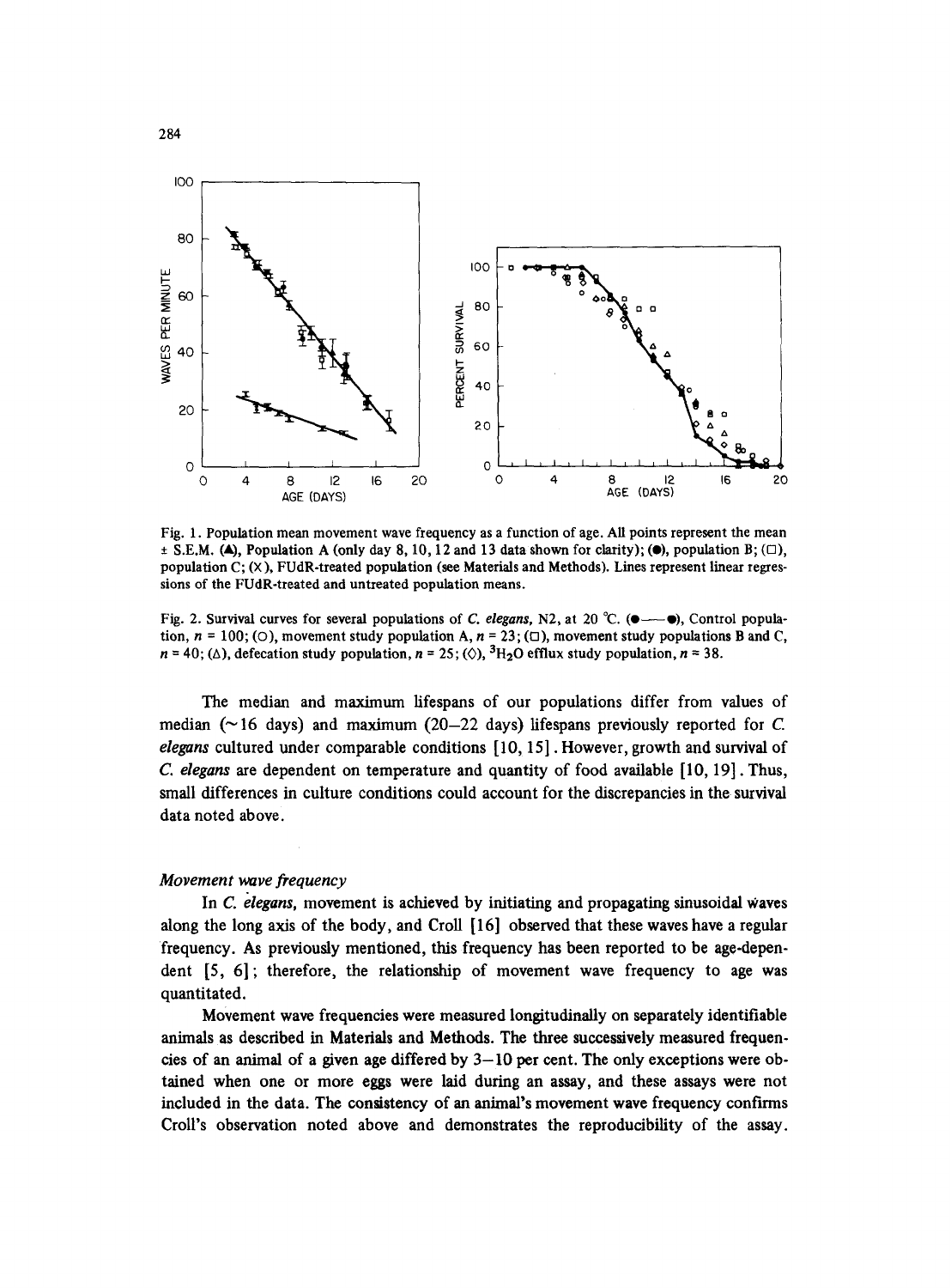The results of three independent longitudinal movement studies are shown in Fig. 1 : in all cases, movement wave frequency declines regularly with age. For each population, data were fitted to a straight line by the method of least squares. The individually fitted lines were virtually identical to that fitted to the data of the three populations combined  $(r = -0.99)$ . Therefore, for populations of *C. elegans*, movement wave frequency is a linear age-dependent parameter.

To determine if movement wave frequencies of individual animals also decline linearly with age, plots of frequency *versus* age were constructed for each animal, and linear regressions were calculated for animals which were assayed on at least 4 days. The average of all correlation coefficients is  $-0.87$ , demonstrating that movement wave frequency is linearly age-dependent for individual animals.

Additional analyses were performed to assess the possible predictive capacity of an individual's movement wave frequency. For each animal, we plotted the rate of decline in movement wave frequency, age at projected zero movement, and back-extrapolated movement wave frequency at day 0 as a function of that animal's lifespan (see Fig. 3). Figure 3 reveals that, for individual animals, there is no correlation between any of these variables and lifespan. Thus, the movement wave frequency of an individual is no better a predictor of its lifespan than is its chronological age.



Fig. 3. Relationship between individual animal declines in movement wave frequency and lifespan. (A) Rate of decline in movement wave frequency (waves/minute per day); (B) age at projected zero movement (days); (C) back-extrapolated movement wave frequency at day zero (waves/minute). Data are for individual animals of movement populations A, B and C calculated as described in the text.

### *Defecation frequency*

Previous reports by Croll [16] and Cassada and Russell (unpublished results) indicated that defecations occur at regular intervals. Also, Croll *et al.* [6] reported that old animals have a longer interval between defecations than do young animals. Therefore, experiments were performed to elucidate the relationship between defecation frequency and age. Defecation frequencies, based on five successive interdefecation intervals, were measured as described in Materials and Methods. On a given day, all intervals of one animal were within 5 per cent of the average interval of that animal.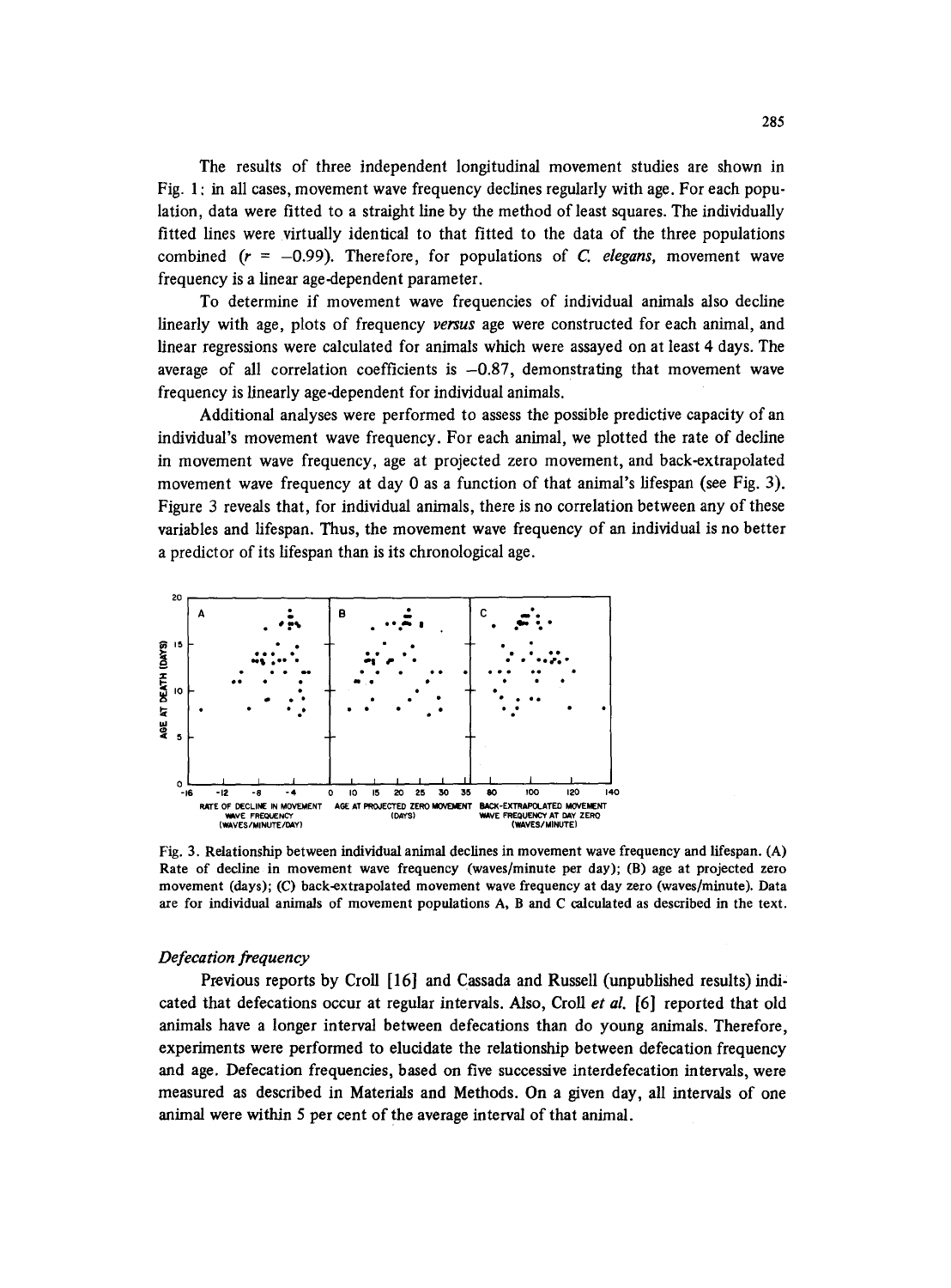

Fig. 4. Population mean defecation frequency as a function of age. All points represent the mean  $\pm$ S.E.M. Lines represent linear regressions of the day 3 to day 6 and day 9 to day 14 data, respectively.

Fig. 5. Relationship between individual animal decline in defecation frequency and lifespan. (.), Rate of decline in defecation frequency (defecations/minute per day) from day 3 to day 6; (O), rate of decline in defecation frequency (defecations/minute per day) from day 9 to day 14. Data are for individual animals of the defecation population calculated as described in the text.

As shown in Fig. 4, the decline in population mean defecation frequency with age is multiphasic. Two different rates of decline in defecation frequency are separated by a period during which there is no apparent trend. Young animals (day 3 to day 6) have a rate of decline in defecation frequency 2.5 times faster than old animals (day 9 to day 14). The regression lines calculated for young and old animals have slopes of  $-0.233$  and -0.089 defecations/minute per day, respectively. The correlation coefficients of these two lines are  $-0.997$  (young animals) and  $-0.984$  (old animals), indicating a linear decline in defecation frequency with age for animals in these two age brackets.

To determine if the decline in defecation frequency was age-related for individual animals, plots of defecation frequency versus age were constructed for each animal. Individuals displayed the multiphasic decline in defecation frequency shown by the popu, lation. Thus, defecation frequency is an age-related parameter for individual animals.

To analyze further the relationship between defecation frequency and lifespan, regression lines of the day 3 to day 6 and day 9 to day 14 data for individual animals were calculated, and slopes (rates of decline in defecation frequency) of both lines were plotted against lifespan (Fig. 5). There is no correlation between either slope and lifespan. Similarly, no correlation was found between the x-intercepts (ages at projected zero defecation frequency) and lifespans or between the early and late slopes of individuals. Thus, for individual animals there is no obvious relationship between the decline in defecation frequency and lifespan, which means that the defecation frequency of an individual is no better a predictor of its lifespan than is its chronological age.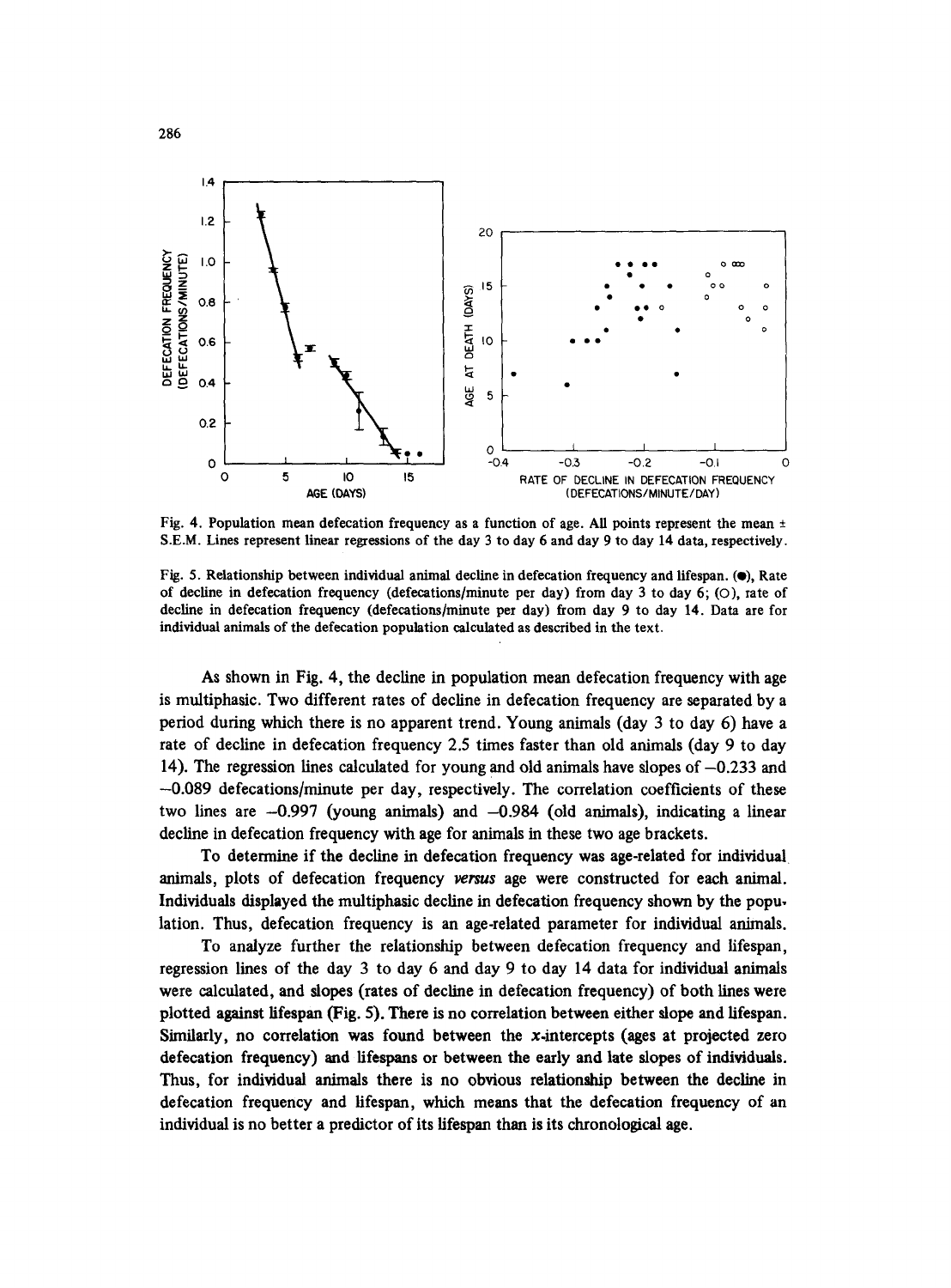

Fig. 6. Pattern of  $3H_2O$  recovery of a typical  $3H_2O$  efflux experiment (day 6 data). Vials 1 through 24 show removal of excess  ${}^{3}H_{2}O$  from the apparatus. Following vial 24 (at  $t = 2$  minutes), successive groups of five rapid flushes were initiated at the times indicated above the peaks. Thus, about 1.75 minutes elapsed between vials 39 and 40 and about 9.75 minutes elapsed between vials 99 and **100.**   $(-\rightarrow)$ , Experiment with 10 animals;  $(-\rightarrow)$ , no animals present.

# ${}^3H_2O$  efflux

Following the lead of Searcy *et al.* [7],  ${}^{3}H_{2}O$  efflux was the next parameter studied.  ${}^{3}H_{2}O$  efflux was measured using the assay described in Materials and Methods. Separate subpopulations were assayed on day 3, 6, 9, 12 and 15, and Fig. 6 shows the pattern of  ${}^{3}H_{2}O$  efflux typical of the assays either with (experimental) or without (control) animals present.

Radioactivity in experimental samples was corrected for control assay and background counts and transformed into counts per minute of  ${}^{3}H_{2}O$  remaining in animals as a function of time (see Fig. 7). When plotted semflogarithmically, the data indicate more than one  ${}^{3}H_{2}O$  efflux rate. The data from 12-32 minutes appear colinear for all assays (average correlation coefficient of  $-0.998$ ) and are assumed to represent the slowest rate. To determine the number and characteristics of faster efflux rates, the calculated contributions of the slow rate were subtracted from the 2-10 minute data (see legend to Fig. 8). A semflogarithmic plot of these differences *versus* time (Fig. 8) is consistent with the interpretation that most of this remaining radioactivity exhibits a single fast efflux rate.

The half-times of the fast and slow rates were calculated from the slopes of the respective regression lines, and the fraction of total  ${}^{3}H_{2}O$  exhibiting the slow efflux rate was obtained directly from the *y-intercept* of the 12-32-minute data regression line (see Fig. 7). Table H lists the results of such calculations for all assays. These data indicate that the  ${}^{3}H_{2}O$  efflux half-times and relative sizes of the fast and slow "compartments" do not change between days 3 and 15. Thus, by this assay,  ${}^{3}H_{2}O$  efflux is not measurably age*dependent.*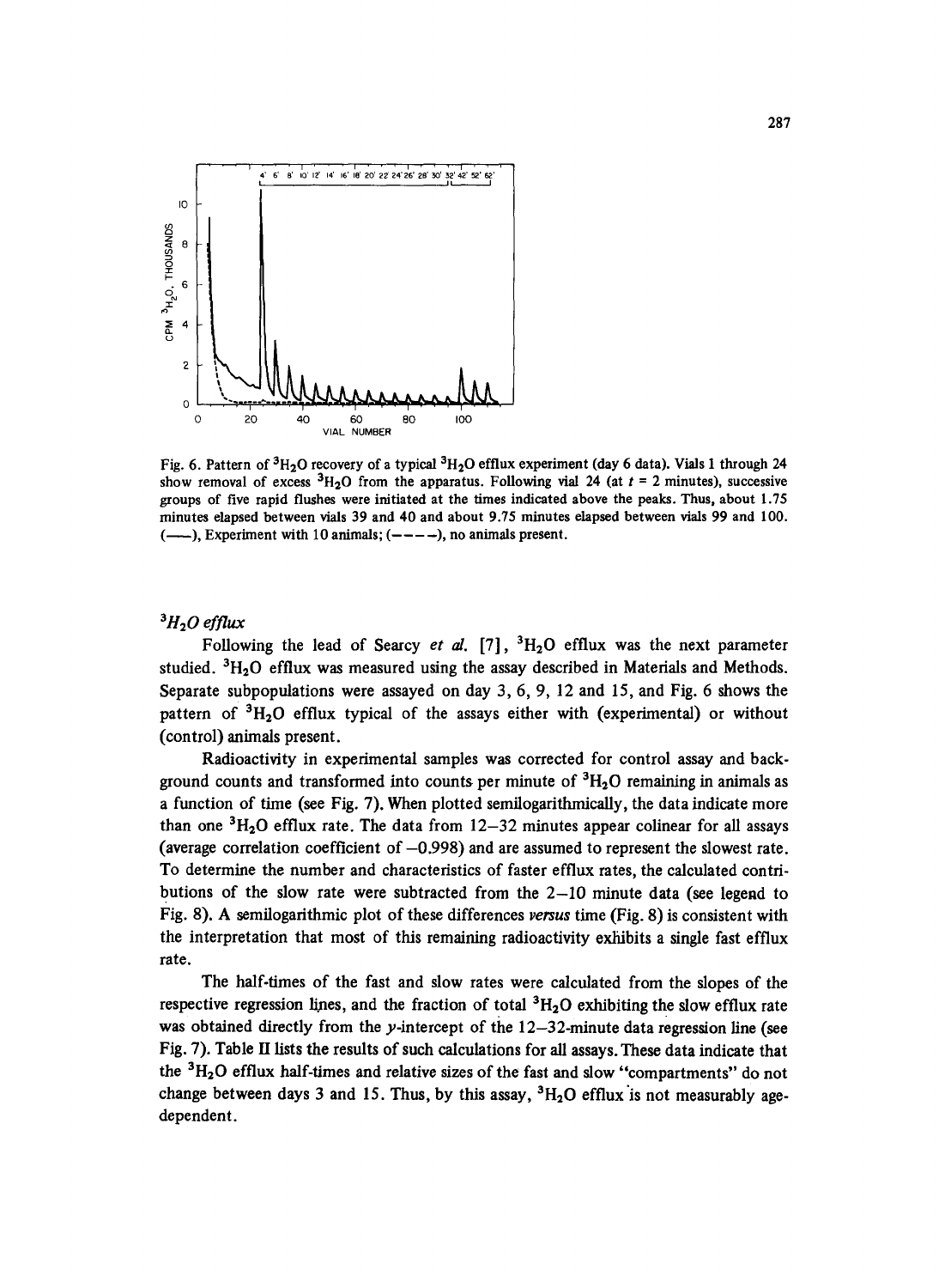![](_page_9_Figure_0.jpeg)

Fig. 7. Counts per minute (cpm) of  ${}^{3}H_{2}O$  remaining in animals as a function of time (day 6 data). Time sample counts were corrected for background and experiment with no animals (see Fig. 6). Points represent  $R_{\infty} - R_t$ , where  $R_t$  is the sum of all time sample counts preceding time = t, and  $R_{\infty}$  is the sum of all time sample counts. Line represents the regression of the  $12-32$  minute data (see text).

Fig. 8. Determination of the fast  ${}^{3}H_{2}O$  efflux half-time for the day 6 data. The 2-10 minute data were corrected by subtracting contributions from the slow efflux component (see back-extrapolation, Fig. 7). Line represents the regression of the corrected  $2-10$ -minute data.

# TABLE **II**

| Age<br>(days) | Half-time of ${}^{3}H_{2}O$ efflux (min) | Fraction of ${}^{3}H_{2}O$  |                                           |
|---------------|------------------------------------------|-----------------------------|-------------------------------------------|
|               | Slow component <sup>a</sup>              | Fast component <sup>b</sup> | exhibiting slow<br>half-time <sup>c</sup> |
| 3             | 14.3                                     | 2.1                         | 0.63                                      |
| 6             | 15.1                                     | 2.1                         | 0.59                                      |
| 9             | 15.8                                     | 2.1                         | 0.57                                      |
| 12            | 14.8                                     | 2.4                         | 0.58                                      |
| 15            | 16.8                                     | 2.1                         | 0.56                                      |

SUMMARY OF  ${}^{3}H_{2}O$  EFFLUX ASSAY DATA

aCalculated from regression line exemplified in Fig. 7.

bCaleulated from corrected regression line exemplified in Fig. 8.

<sup>c</sup>y-intercept of regression line exemplified in Fig. 7 divided by  $R_{\infty}$ .

Total exchangeable water volumes, calculated from  ${}^{3}H_{2}O$  efflux assay data  $(R_{\infty})$ , **were compared to total body volumes calculated from measured animal dimensions (see Materials and Methods). As shown in Fig. 9, this comparison reveals no significant differences. This suggests that: (1) the 45-minute labeling period is sufficiently long to equi**librate most, if not all, of the body volume with <sup>3</sup>H<sub>2</sub>O; and (2) no significant amount of **internalized radioactivity is lost or gained during preflushing.**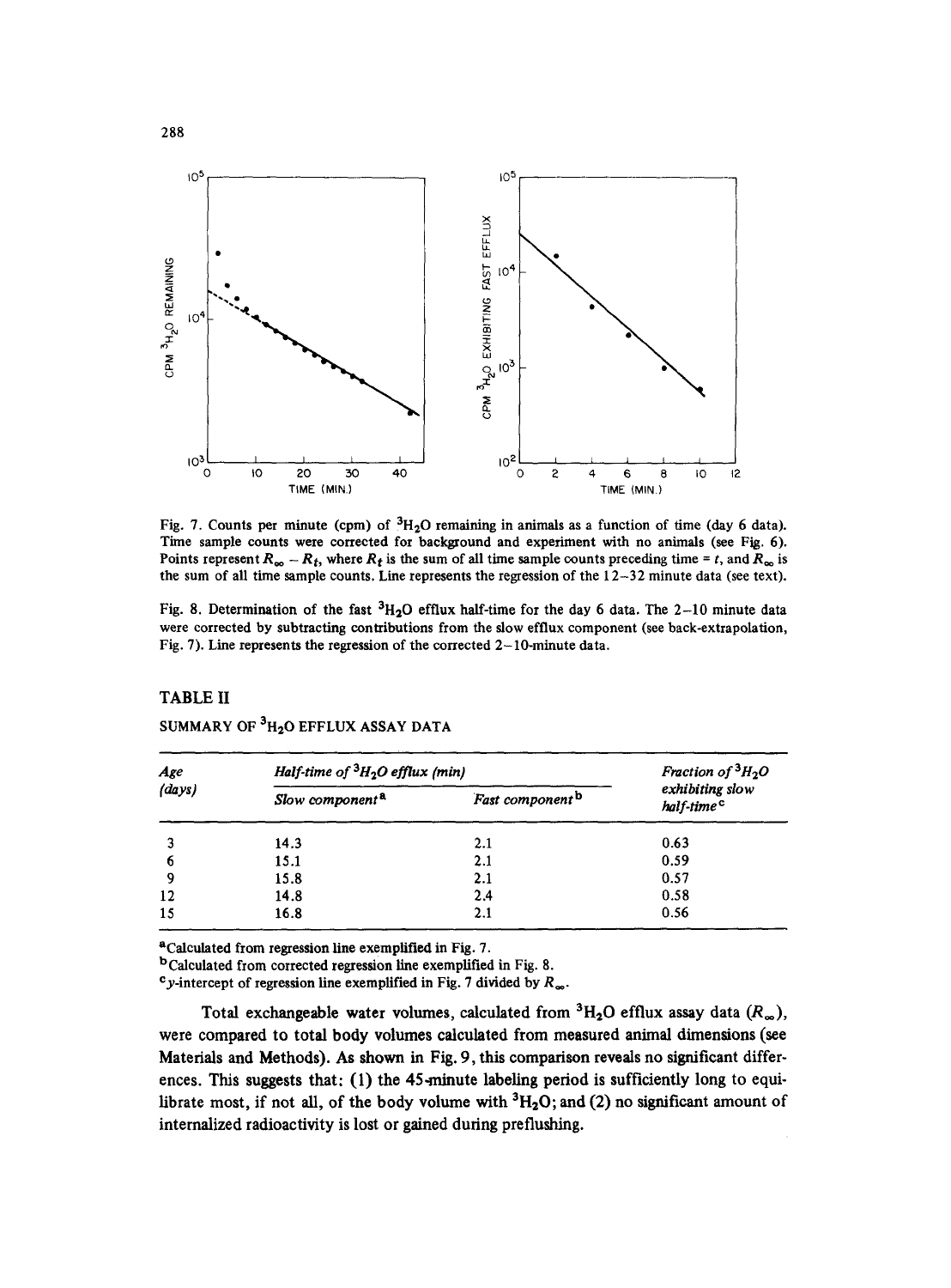![](_page_10_Figure_0.jpeg)

Fig. 9. Animal volume as a function of age. ( $\Box$ ), Volumes calculated from  ${}^{3}H_{2}O$  efflux data  $(R_{\infty})$ ; ( $\Box$ ), mean volume  $\pm$  S.D. calculated from measured animal dimensions (see Materials and Methods).

### *Survival of assayed populations*

As previously discussed, control and experimental populations have nearly identical survival curves and median and maximum lifespans (see Fig. 2 and Table I). The survival data for the populations used in the movement wave frequency and defecation frequency studies were derived from the same animals assayed for movement and defecation. Thus, the repeated needle transfers and other manipulations during movement and defecation assays do not affect the survival characteristics of populations of *C. elegans.* 

The survival data for the population employed in the  ${}^{3}H_{2}O$  efflux study were obtained from a subpopulation independent of those subpopulations assayed for efflux. Therefore, in order to assess directly the effects of the efflux assay on survival, the survivors of the days 3 and 6 assays were recovered and cultured at 20  $\degree$ C on NGM plates. *The* day 3 and day 6 survivors had median lifespans of 12 and 13.5 days, and maximum lifespans of 19 and 18 days, respectively. These results indicate that the  ${}^{3}H_{2}O$  efflux assay also does not affect the survival characteristics of populations of *C. elegans.* 

The lack of any apparent effect of these assays on survival implies that animals are not adversely affected by the manipulations involved in performing the assays. This is supported further by the observation that the survivors of the day 3 efflux assay produced approximately normal numbers of viable progeny. Thus, it should be possible to assay populations of *C. elegans* for movement wave frequency, defecation frequency and/or  ${}^{3}H_{2}O$  efflux without altering the subsequent survival of the members of the populations.

#### DISCUSSION

The results reported above demonstrate that two behaviors of the nematode C. *elegans* – movement and defecation – exhibit quantitative age-dependent changes which can be straightforwardly assayed in individuals and which occur with sufficient regularity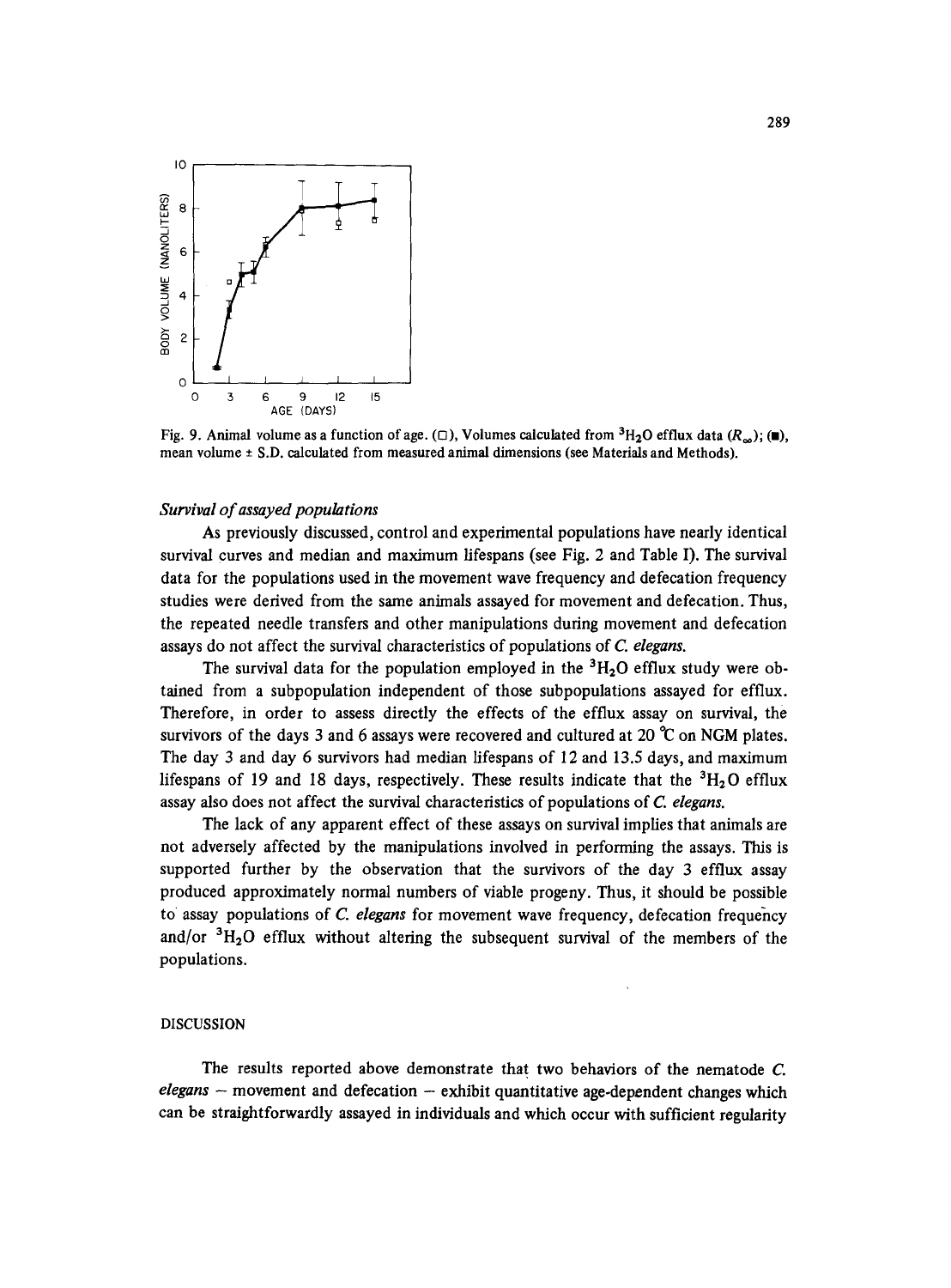to make them useful as quantitative markers of senescence. These results are thus in good general agreement with an earlier report by Croll *et al.* [6], in which changes of this kind were first investigated in *C. elegans.* 

### *Comparison to previous results*

With respect to movement, Croll *et al.* [6] showed that in axenically cultivated populations, the maximum frequency of backward waves declined from approximately 110 waves/minute at day 4 to approximately 20 waves/minute at day 20, with a phase of approximately linear decline from day 8 to day 16 (median lifespan  $= 17.6$  days). These measurements were conducted on animals in liquid, without apparent stimulation. Our observations on monoxenically grown animals differ in that the wave propagation rate was measured on an agar surface after a transfer, which provides maximal stimulation for a period of at least 30 seconds. The greater physical constraints experienced by an animal on an agar surface no doubt account for the fact that our maximum wave propagation rates are approximately 80 waves/minute and not 110. However, we would expect our rates to be otherwise comparable to the rates observed by Croll *et al.* [6]. Indeed, we also find a linear decline in population mean movement wave frequency with age from day 3 through day 17 (median lifespan = 11.6 days). Individual animals also exhibit regular and approximately linear declines in movement wave frequency with age. (Croll [5] has separately noted that the probability that a given unstimulated animal will move during a short observation interval also declines with age.)

Croll *et al.* [6] described age-dependent decreases in the mean defecation frequency for both axenically and monoxenically grown *C. elegans. The* defecation frequencies for both kinds of culture exhibited closely parallel changes through day 10, declining gradually from day 4 to day 8 and then quite sharply between days 8 and 10. The axenic culture subsequently showed little if any significant change in defecation frequency. Our results on monoxenically grown animals confirm the general direction of these changes but not the temporal details. We find a relatively rapid decline in defecation frequency between days 3 and 6, followed by a more gradual decline thereafter. This is a pattern of change resembling that found in the axenic culture of Croll *et al.* [6] but occurring at earlier times. Since our median lifespan for this experiment was 12.2 days, *versus* 17.6 days for Croll *et al.'s* [6] axenic culture, and since we routinely observe reproduction to cease between days 5 and 6, whereas Croll *et al.* [6], comment that oviposition ceased between days 8 and 10 in their axenic cultures, we suggest that our monoxenic conditions simply permit an accelerated overall life cycle relative to the axenic conditions used by Croll *et al.* 

Our investigation of 3H20 efflux rates in *C. elegans* was prompted by an earlier study of 3H20 efflux by Searcy *et al.* [7] in the closely related species *Caenorhabditis briggsae;* our conclusions differ from those of Searcy in important ways. Some of the differences may conceivably be attributable to the difference in species studied or to the different culture conditions used (monoxenic versus axenic), but at least one difference is probably methodological in origin, and another is a difference in interpretation. First, Searcy *et al.* [7] report that for animals of a given age <sup>3</sup>H<sub>2</sub>O efflux could be described as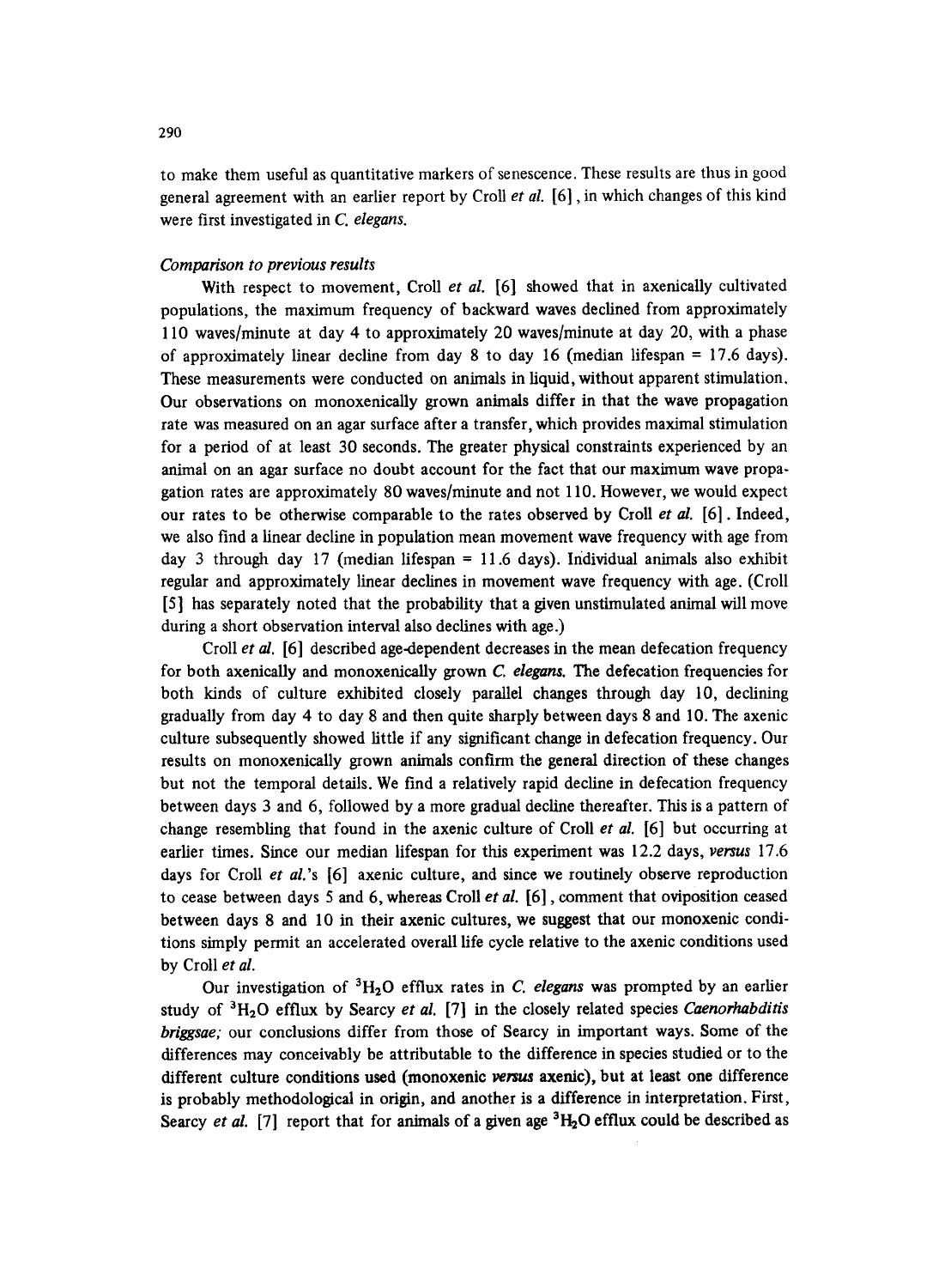a process with a single first-order rate constant. However, we find that at least two processes, with rather different first-order rate constants, are necessary to describe our data. This difference we believe to be methodological. The rapidly flushable chamber used in our study was designed to facilitate the detection of exchange processes with short time constants  $(>= 1 \text{ min})$ , and our control experiments, without animals, demonstrated that the chamber itself has no measurable reservoir with exchange properties resembling those we attribute to C. *elegans* (see Fig. 6). In contrast Searcy *et al.* used  $[$ <sup>14</sup>C] sorbitol (assumed not to permeate the animals) to correct for <sup>3</sup>H<sub>2</sub>O retained in their apparatus but not inside the animals; and they state that this correction amounts to about 50%, which necessarily compromises the accuracy of the data. In our case, the comparable correction, obtained from our no-animal control, was unmeasurably low, attesting to the more thorough flushing possible in our apparatus; and congruently, our data exhibit less scatter than do those of Searcy *et al.* [7]. For all of these reasons we believe that if C *briggsae* shows a rapid exchange process comparable to that which we observe in *C. elegans* (and we would suspect that it does) that process could well have been missed by Searcy *et al.* 

The occurrence of two exchange processes in C. *elegans* suggests the occurrence of two compartments with differential access to the surrounding medium. The reality of such compartments is supported by the fact that their aggregate volume, computed from the observed radioactivity in each and the specific activity of the  ${}^{3}H_{2}O$  used, corresponds closely to the total optically measured volume of the animals at each of five points through the life cycle (Fig. 9). In addition, the relative sizes of the two compartments remain remarkably constant throughout the life cycle (Table II), as might be expected if they represented anatomical entities. Whether the compartments indeed represent such entities, and if so which ones, remains uncertain; however, if they do, each of the two must comprise a significant proportion of total animal volume  $(\sim 60\%$  for the slowly exchanging compartment, ~40% for the rapidly exchanging one). Whether these two compartments might have different exchange rates for molecules other than water is a separate question, and one that might be relevant in studies of drugs and inhibitors whose actions depend on permeation to specific internal target sites.

A second difference between our  ${}^{3}H_{2}O$  efflux results and those of Searcy *et al.* concerns the possibility of age-dependent changes. Searcy *et al.* [7] report, for the single exchange process they detected, a half-time of  $12.6 \pm 1.8$  minutes for "young" (7 days) animals and  $5.9 \pm 2.1$  minutes for "old" (21 days) animals. In contrast, we detect no agedependent changes, whether we consider the half-time of our rapidly exchanging compartment  $(2.1 \pm 0.1 \text{ minutes})$ , the half-time of our slowly exchanging compartment (15.4  $\pm$  1.0 minutes) or the distribution of radioactivity between the two compartments (Table II). This difference we believe to be one of interpretation. In deriving their values for half-time of exchange, Searcy *et al.* [7] made a correction for surface-to-volume ratio changes between young and old animals based on their detection of only a single exchange process. They assumed that the animal was behaving as a single compartment and that the external cuticle was the effective barrier limiting exchange between this compartment and the medium. From data provided by Searcy *et al.* we have rederived an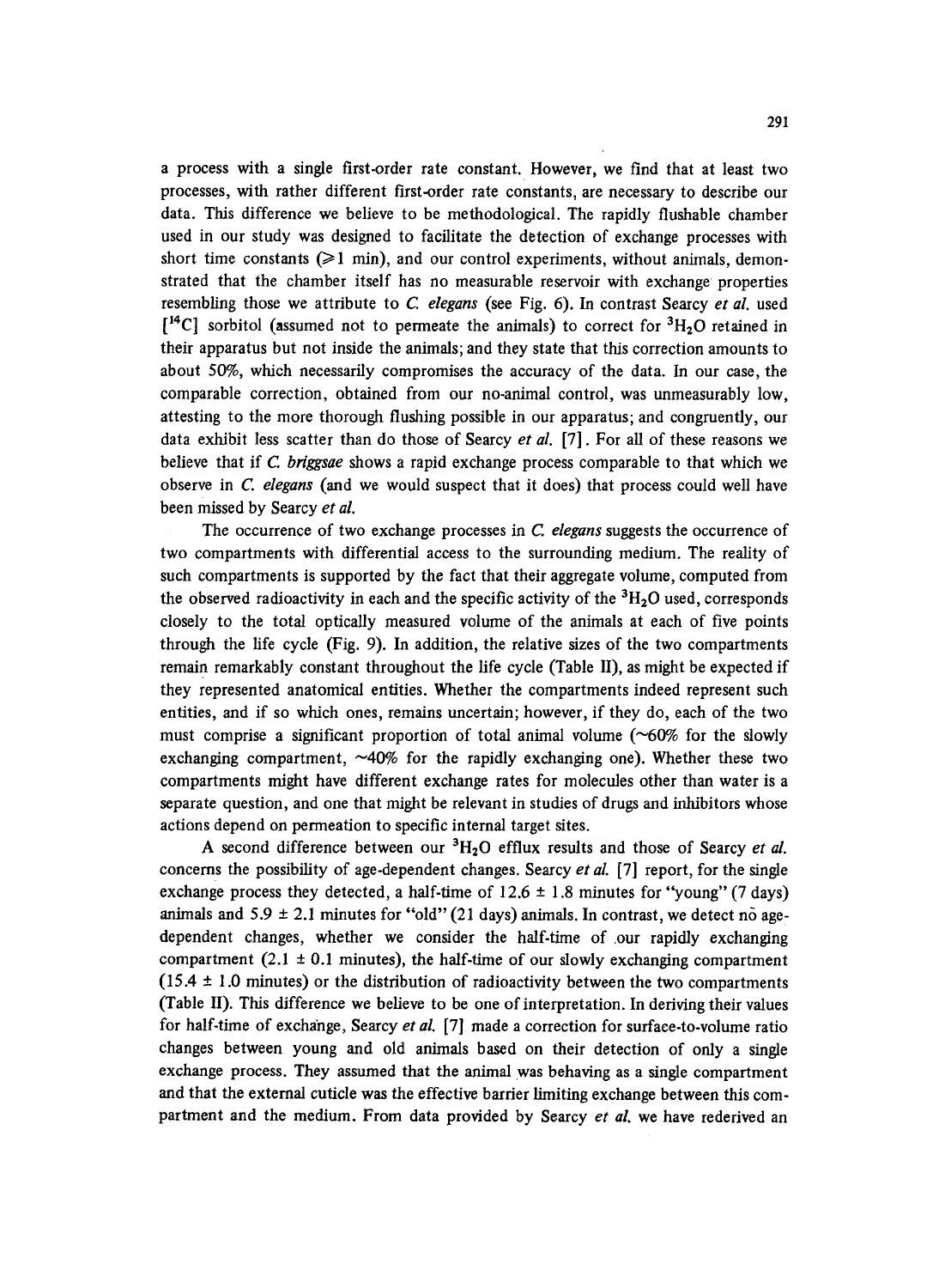actually observed half-time of  $7.3 \pm 1.0$  minutes for their young animals and we note that this observed value is not significantly different from the value of  $5.9 \pm 2.1$  minutes observed for old animals.

Whether or not a surface-to-volume correction is appropriate is debatable, since such a correction is based on an unverified assumption; namely, that the cuticle is ratelimiting. In our case especially, where two exchange rates are detected, it can not be true that the same cuticle is rate-limiting for both. We believe it is preferable to use uncorrected data, free of assumptions, because any changes derived by correction would reflect measured changes in surface and volume; and without corrections our data and those reported by Searcy *et al.* provide no evidence of age-related changes in  ${}^{3}H_{2}O$  efflux.

# *Behavioral parameters as measures of aging*

For each of the two parameters that we have shown to be age-dependent  $-$  movement wave frequency and defecation frequency  $-$  population measurements show highly reproducible changes. In addition, longitudinal studies show that the major features of population changes are preserved in individuals. However, the relationship between individuals and the population is not a straightforward one.

Our data indicate that the dispersions about the population means (S.D./mean) for movement and defecation frequencies increase progressively from  $7-10$  per cent on days 3-5 to 50-60 per cent after day 12. This increase in dispersion with age apparently arises because individual animals differ widely in their rates of change in these parameters with age. For example, individuals' rates of decline in movement wave frequency with age show a mean =  $-5.7 \pm 2.5$  waves/minute per day and a range from  $-2.4$  to  $-14.6$  waves/ minute per day. These differences are not due to inherent variability in the assays: twoway analysis of variance shows that differences amongst individuals are highly significant  $(p < 0.01)$ , even at early times.

In view of the virtual genetic homogeneity ensured by *C elegans'* mode of reproduction, it seems highly unlikely that such variations can be attributed to genetic differences between individuals. If one accepts the postulate that there is an underlying aging process which is quite reproducible in individuals of uniform genetic background, then a high degree of variation in measures of senescence must be understood as resulting from loose coupling between the underlying process and its ultimate consequences. Such a view might be summarized as one in which the underlying process is linked probabilistically, and with varying degrees of tightness, to resultant senescent changes. In this view, senescent changes which are themselves only loosely linked to the underlying process should be rather poor predictors of each other in individuals. Figures 3 and 5 reveal that this appears to be the case for movement wave frequency, defecation frequency and survival.

Interestingly, lifespan, often used as a measure of senescence, is in this view only a loosely linked parameter. At 5 days of age, for example, the fractional standard deviation in lifespan is 25 per cent of the population mean, compared to about 10 per cent for movement and defecation. It follows that a better measure of a putative underlying mechanism of aging might be obtained not by using lifespan as a sole criterion, but rather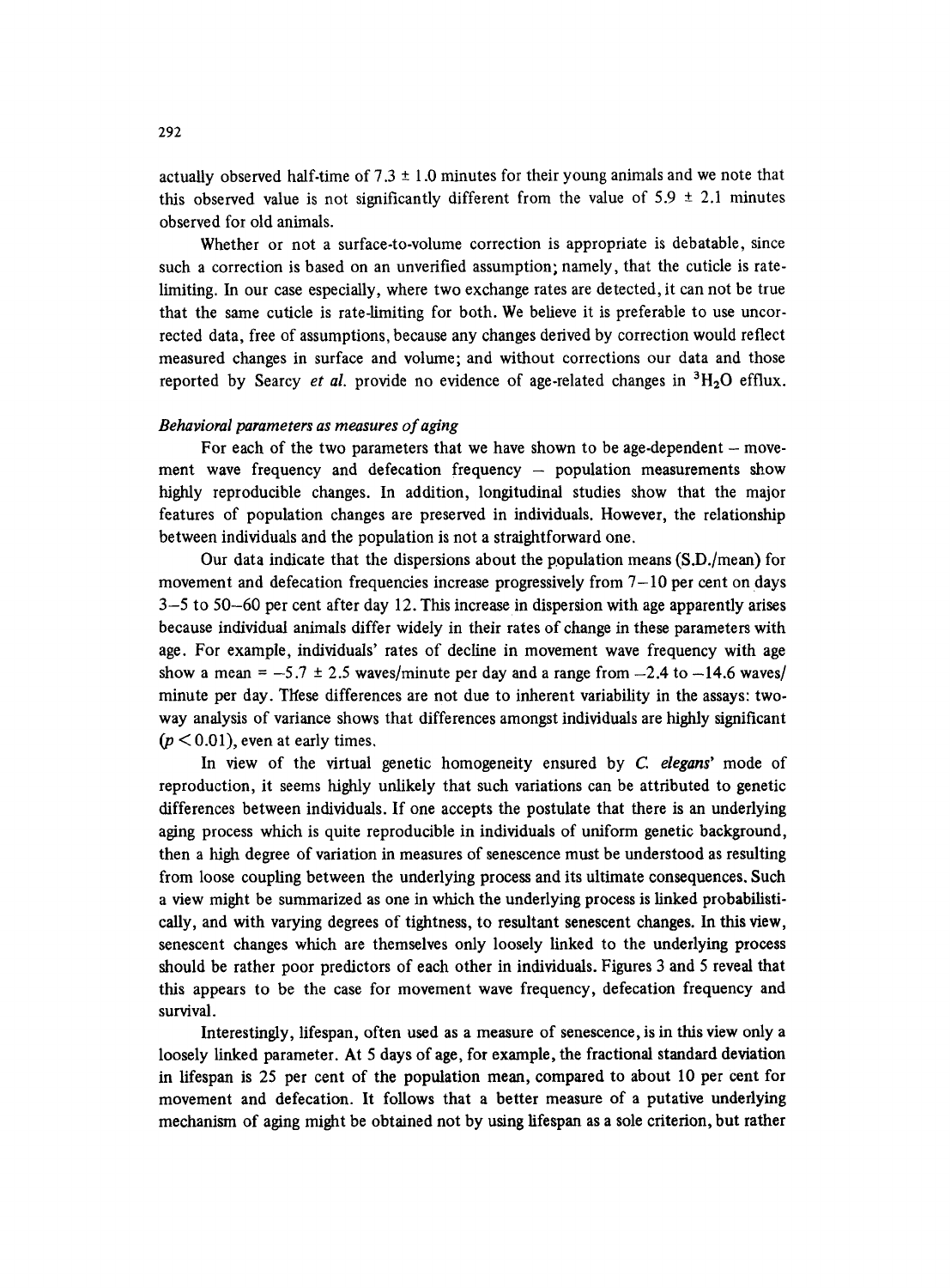by constructing a multiparametric index to which other parameters, some of which may be more tightly linked to the underlying process, could contribute.

An example of a multiparametric index of senescence was provided by Hollingsworth *et al.* [20], using a battery of nine age-related parameters for humans. The independent relationships of these nine parameters with chronological age were weak, having correlation coefficients ranging from  $+0.604$  to  $-0.423$ . They then calculated a composite "physiological age", using all nine parameters simultaneously, and compared this "physiological age" to chronological age. The resultant correlation coefficient for this relationship was considerably improved, being slightly less than 40.90. Moreover, if chronological age was limited to ages greater than or equal to 35 years, the correlation coefficient for the relationship between composite "physiological age" and chronological age became nearly +1.0.

In a first attempt to construct a primitive index of "physiological age" for C. *elegans,* we have explored a model in which physiological age,  $\alpha$ , is considered to be a linear function of survival  $(S)$ , movement wave frequency  $(M)$ , and defecation frequency  $(D)$ ; that is,

$$
\alpha = a_0 + a_1(S) + a_2(M) + a_3(D).
$$

From the data given in this paper, using data from only those days on which all three parameters were measured, we calculated the regression coefficients by the method of least squares. The resulting equation is

$$
\alpha = 18.08 - 0.05S - 0.085M - 2.47D
$$

where S is expressed as percentage survival (control population, Fig. 2), M is expressed as waves/minute (population B, Fig. 1) and D is expressed as defecation frequency (Fig. 4). The relative influences of the three parameters on the calculated values of  $\alpha$  are: survival, 0.35; movement, 0.40; defecation, 0.21. Values of  $\alpha$  for each day were calculated using the actual data obtained on that day.

A plot of physiological age,  $\alpha$ , against chronological age, t, is shown in Fig. 10A. It is evident that  $\alpha$  is closely colinear with t. For comparison, Fig. 10B shows a physiological age estimator,  $\alpha_M$ , calculated using population mean movement wave frequency alone. Although  $\alpha_M$  is also reasonably colinear with t, as would be expected by examining Fig. 1, the three-parameter estimator,  $\alpha$ , is clearly superior as judged by the reduced standard deviations at all ages.

As noted by Comfort [21] and Hollingsworth *et al.* [20], this method requires that the parameters used be sufficiently diverse that they may be'properly considered as independent variables. The data of Fig. 3 indicate that movement and survival are independent of each other, and Fig. 5 shows that defecation and survival are also independent, but we have not yet shown that movement and defecation are uncorrelated in individuals.

Clearly, such an estimator,  $\alpha$ , could be expanded by the addition of other parameters, with appropriate tests for independence. At a minimum, the inclusion of additional parameters would be expected to reduce the error in  $\alpha$ . The true utility of multi-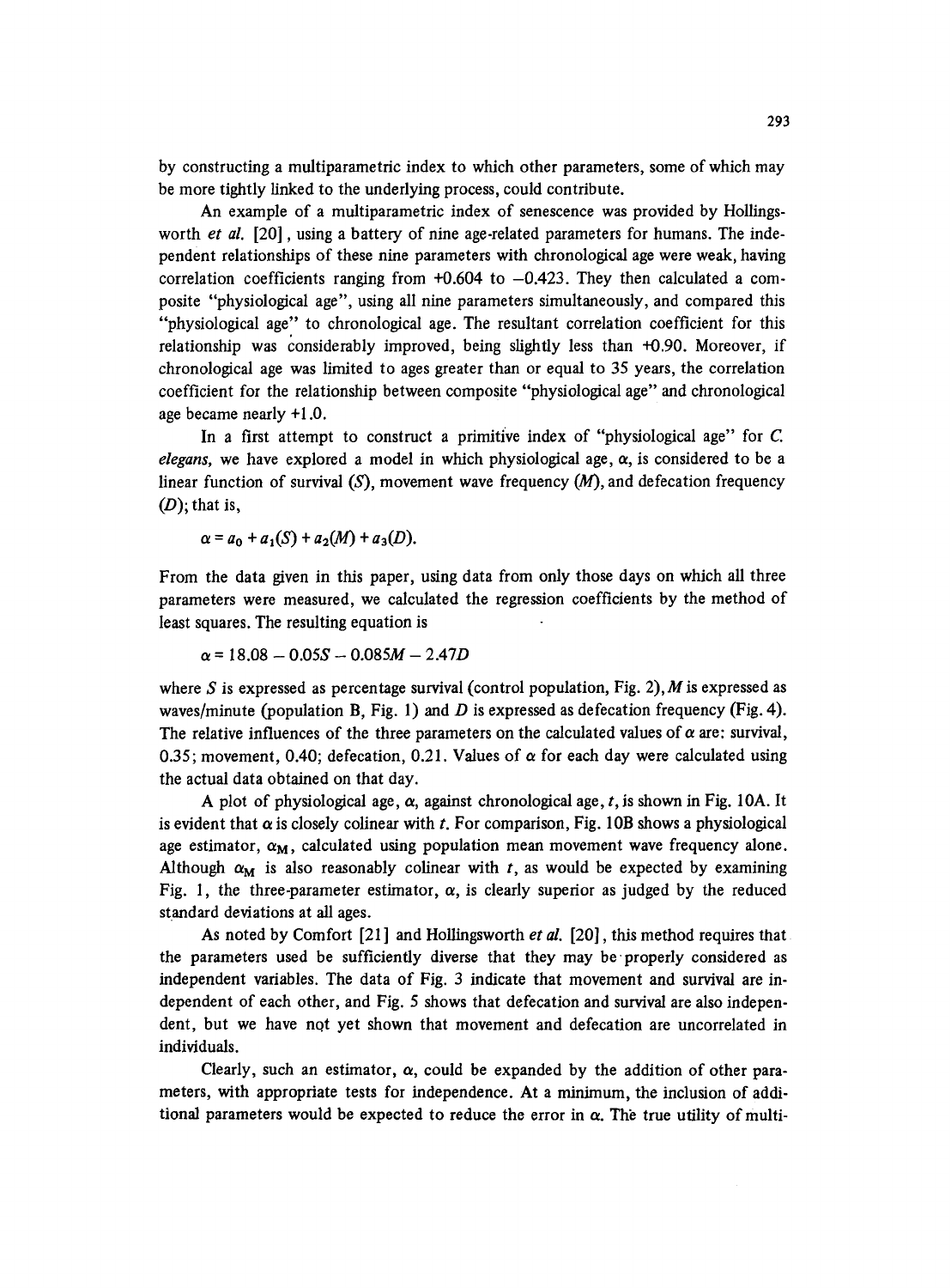![](_page_15_Figure_0.jpeg)

Fig. 10. Relationship between estimators of "physiological age" and chronological age. The lines represent ideal correspondence between  $\alpha$  and t. (A)  $\alpha$  = 18.08 - 0.05S - 0.085M - 2.47D, calculated using population mean values for each day. Error bars show standard deviations in  $\alpha$  calculated using the standard deviations in population means for movement and defecation, weighted by the corresponding regression coefficients. No error was assigned to population survival measurements. (B)  $\alpha$  =  $19.68 - 0.206M$ , calculated from data for population B (Fig. 1).

parametric estimators will depend on their response to environmental factors such as temperature or nutritional restriction [I0], which may affect the rate of a possible underlying process of aging. This "rate of aging" would be represented by  $d\alpha/dt$ , with  $\alpha$  calculated using the regression coefficients determined for a standard state (for example, monoxenic plate cultures at 20 °C). If  $\alpha$  included a sufficiently large number of independent parameters and if the posited underlying process really exists,  $d\alpha/dt$  would be little affected by environmental factors which altered individual outputs from the underlying process of aging. Conversely, environmental factors which substantially altered  $d\alpha/dt$  without increasing the dispersion in  $\alpha$  would be inferred to have influenced a commen underlying process.

While this mode of analysis is clearly preliminary, we believe that the results reported in this paper are sufficiently encouraging to warrant the further development and testing of such a multiparametric index of aging in *C. elegans.* 

#### ACKNOWLEDGMENTS

The authors are grateful to Dr. James Rand for critical evaluation and discussion of the manuscript. This work was supported by Public Health Service Grant No. AG-01154 from the National Institute of Aging.

#### REFERENCES

1 M. Erlanger and D. Gershon, Studies on aging in nematodes: H. Studies on the activities of several enzymes as a function of age. Exp. *Gerontol., 5* (1970) 13-19.